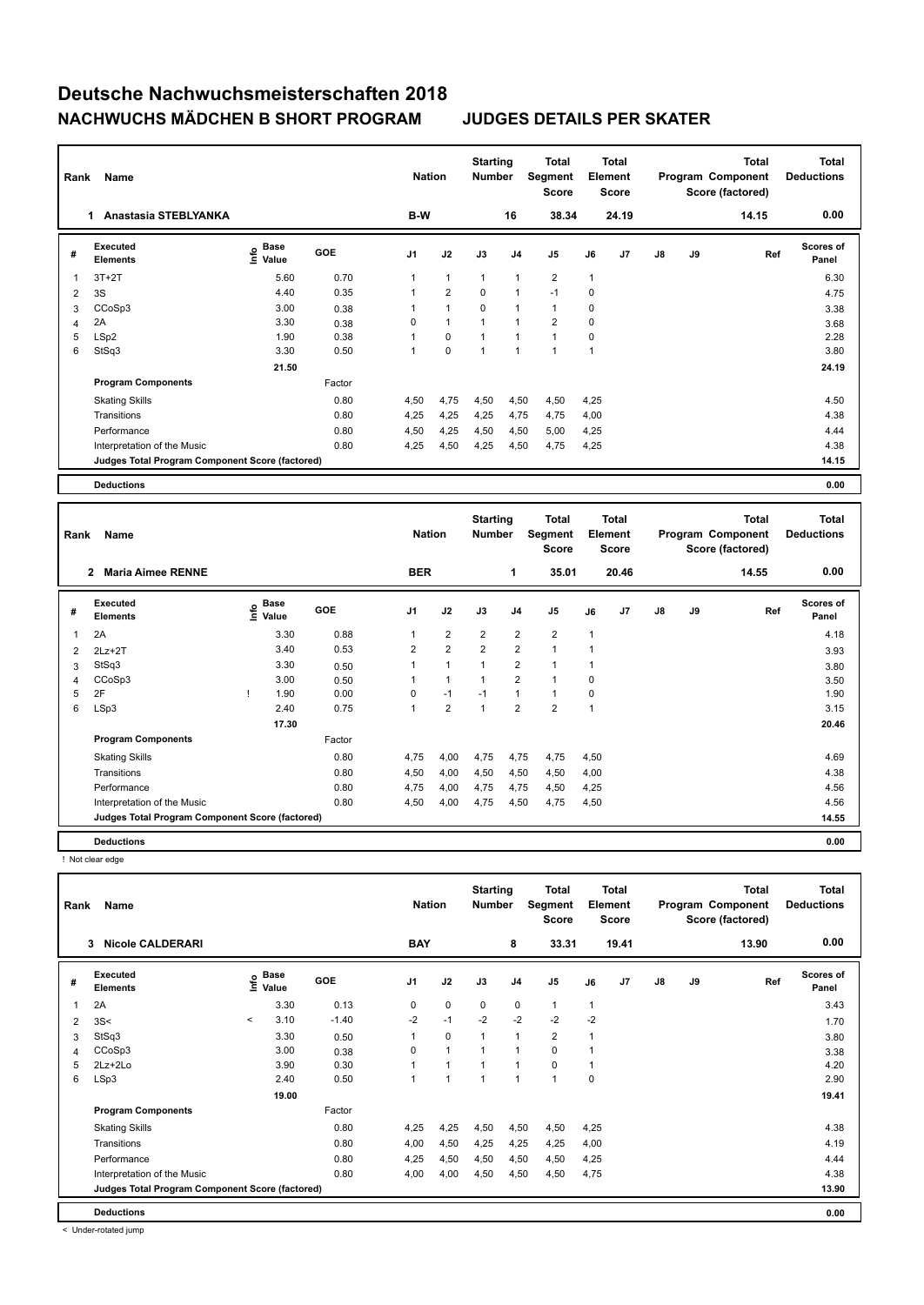| Rank                    | Name<br>4 Andrea PEKAREK                        |                       |            | <b>Nation</b>  |                | <b>Starting</b><br><b>Number</b> |                          | <b>Total</b><br>Segment<br><b>Score</b> | Element | <b>Total</b><br><b>Score</b> |               |    | <b>Total</b><br>Program Component<br>Score (factored) | <b>Total</b><br><b>Deductions</b> |
|-------------------------|-------------------------------------------------|-----------------------|------------|----------------|----------------|----------------------------------|--------------------------|-----------------------------------------|---------|------------------------------|---------------|----|-------------------------------------------------------|-----------------------------------|
|                         |                                                 |                       |            | <b>BAY</b>     |                |                                  | $\overline{7}$           | 33.03                                   |         | 19.93                        |               |    | 13.10                                                 | 0.00                              |
| #                       | Executed<br><b>Elements</b>                     | Base<br>lnfo<br>Value | <b>GOE</b> | J <sub>1</sub> | J2             | J3                               | J <sub>4</sub>           | J5                                      | J6      | J7                           | $\mathsf{J}8$ | J9 | Ref                                                   | <b>Scores of</b><br>Panel         |
| $\overline{\mathbf{1}}$ | 3Lo                                             | 5.10                  | $-1.40$    | $-2$           | $-2$           | $-2$                             | $-3$                     | $-2$                                    | $-2$    |                              |               |    |                                                       | 3.70                              |
| 2                       | $2Lz+2T$                                        | 3.40                  | 0.15       | 1              | $-1$           | $\mathbf{1}$                     | $\mathbf{1}$             | $\mathbf 0$                             | 0       |                              |               |    |                                                       | 3.55                              |
| 3                       | 2A                                              | 3.30                  | 0.00       | $-1$           | $\mathbf{1}$   | 0                                | 0                        | $\pmb{0}$                               | 0       |                              |               |    |                                                       | 3.30                              |
| 4                       | FCCoSp3                                         | 3.00                  | 0.38       |                | $\overline{1}$ | $\Omega$                         | $\mathbf 0$              | $\blacktriangleleft$                    | 1       |                              |               |    |                                                       | 3.38                              |
| 5                       | StSq2                                           | 2.60                  | 0.50       |                | 1              |                                  | $\overline{1}$           | $\blacktriangleleft$                    | 1       |                              |               |    |                                                       | 3.10                              |
| 6                       | LSp3                                            | 2.40                  | 0.50       |                | 1              | 1                                | $\overline{\phantom{a}}$ | 1                                       | 0       |                              |               |    |                                                       | 2.90                              |
|                         |                                                 | 19.80                 |            |                |                |                                  |                          |                                         |         |                              |               |    |                                                       | 19.93                             |
|                         | <b>Program Components</b>                       |                       | Factor     |                |                |                                  |                          |                                         |         |                              |               |    |                                                       |                                   |
|                         | <b>Skating Skills</b>                           |                       | 0.80       | 4,50           | 4,00           | 4,25                             | 4,25                     | 4,50                                    | 4,00    |                              |               |    |                                                       | 4.25                              |
|                         | Transitions                                     |                       | 0.80       | 4,25           | 4,00           | 3,75                             | 3,75                     | 4,25                                    | 3,50    |                              |               |    |                                                       | 3.94                              |
|                         | Performance                                     |                       | 0.80       | 4,25           | 4,50           | 4,00                             | 4,00                     | 4,25                                    | 4,00    |                              |               |    |                                                       | 4.13                              |
|                         | Interpretation of the Music                     |                       | 0.80       | 4,25           | 4,50           | 4,00                             | 4,00                     | 4,00                                    | 3,75    |                              |               |    |                                                       | 4.06                              |
|                         | Judges Total Program Component Score (factored) |                       |            |                |                |                                  |                          |                                         |         |                              |               |    |                                                       | 13.10                             |
|                         | <b>Deductions</b>                               |                       |            |                |                |                                  |                          |                                         |         |                              |               |    |                                                       | 0.00                              |

| Rank | Name<br><b>Tiffany KLAUNIG</b><br>5             |                                             |            | <b>Nation</b>  |                | <b>Starting</b><br><b>Number</b> |                | Total<br>Segment<br>Score |                | Total<br>Element<br>Score |               |    | <b>Total</b><br>Program Component<br>Score (factored) | Total<br><b>Deductions</b> |
|------|-------------------------------------------------|---------------------------------------------|------------|----------------|----------------|----------------------------------|----------------|---------------------------|----------------|---------------------------|---------------|----|-------------------------------------------------------|----------------------------|
|      |                                                 |                                             |            | <b>BAY</b>     |                |                                  | 9              | 32.95                     |                | 19.15                     |               |    | 13.80                                                 | 0.00                       |
| #    | <b>Executed</b><br><b>Elements</b>              | <b>Base</b><br>e <sup>Base</sup><br>⊆ Value | <b>GOE</b> | J <sub>1</sub> | J2             | J3                               | J <sub>4</sub> | J <sub>5</sub>            | J6             | J7                        | $\mathsf{J}8$ | J9 | Ref                                                   | <b>Scores of</b><br>Panel  |
| 1    | 2A                                              | 3.30                                        | $-0.88$    | $-2$           | $-1$           | $-2$                             | $-1$           | $-2$                      | $-2$           |                           |               |    |                                                       | 2.42                       |
| 2    | $2F+2Lo$                                        | 3.70                                        | 0.30       | 1              | $\mathbf{1}$   | 1                                | 0              | $\mathbf{1}$              | 1              |                           |               |    |                                                       | 4.00                       |
| 3    | CCoSp3                                          | 3.00                                        | 0.50       | 1              | $\mathbf{1}$   | 1                                | 1              | 1                         | $\overline{2}$ |                           |               |    |                                                       | 3.50                       |
| 4    | StSq3                                           | 3.30                                        | 0.63       | 1              | $\mathbf{1}$   | $\overline{2}$                   | 1              | 1                         | $\overline{2}$ |                           |               |    |                                                       | 3.93                       |
| 5    | 2Lz                                             | 2.10                                        | 0.30       | 0              | $\mathbf{1}$   | $\mathbf{1}$                     | $\overline{1}$ | 1                         | 1              |                           |               |    |                                                       | 2.40                       |
| 6    | LSp3                                            | 2.40                                        | 0.50       | 1              | $\overline{1}$ | 1                                | -1             | $\overline{1}$            | $\overline{1}$ |                           |               |    |                                                       | 2.90                       |
|      |                                                 | 17.80                                       |            |                |                |                                  |                |                           |                |                           |               |    |                                                       | 19.15                      |
|      | <b>Program Components</b>                       |                                             | Factor     |                |                |                                  |                |                           |                |                           |               |    |                                                       |                            |
|      | <b>Skating Skills</b>                           |                                             | 0.80       | 4,25           | 4,75           | 4,25                             | 4,00           | 4,00                      | 4,25           |                           |               |    |                                                       | 4.19                       |
|      | Transitions                                     |                                             | 0.80       | 4,00           | 4,25           | 4,00                             | 4,00           | 4,00                      | 4,50           |                           |               |    |                                                       | 4.06                       |
|      | Performance                                     |                                             | 0.80       | 4,00           | 4,75           | 4,50                             | 4,50           | 4,50                      | 5,00           |                           |               |    |                                                       | 4.56                       |
|      | Interpretation of the Music                     |                                             | 0.80       | 4,25           | 4,25           | 4,50                             | 4,50           | 4,50                      | 4,75           |                           |               |    |                                                       | 4.44                       |
|      | Judges Total Program Component Score (factored) |                                             |            |                |                |                                  |                |                           |                |                           |               |    |                                                       | 13.80                      |
|      | <b>Deductions</b>                               |                                             |            |                |                |                                  |                |                           |                |                           |               |    |                                                       | 0.00                       |

| Rank | Name                                            |                       |         | <b>Nation</b>  |                | <b>Starting</b><br><b>Number</b> |                | <b>Total</b><br>Segment<br>Score |             | <b>Total</b><br>Element<br><b>Score</b> |               |    | <b>Total</b><br>Program Component<br>Score (factored) | <b>Total</b><br><b>Deductions</b> |
|------|-------------------------------------------------|-----------------------|---------|----------------|----------------|----------------------------------|----------------|----------------------------------|-------------|-----------------------------------------|---------------|----|-------------------------------------------------------|-----------------------------------|
|      | <b>Leonie SCHWENZNER</b><br>6                   |                       |         | <b>HES</b>     |                |                                  | 17             | 31.78                            |             | 19.18                                   |               |    | 12.60                                                 | 0.00                              |
| #    | Executed<br><b>Elements</b>                     | $\sum_{i=1}^{n}$ Base | GOE     | J <sub>1</sub> | J2             | J3                               | J <sub>4</sub> | J <sub>5</sub>                   | J6          | J7                                      | $\mathsf{J}8$ | J9 | Ref                                                   | Scores of<br>Panel                |
| 1    | 2Lz+2Lo                                         | 3.90                  | $-0.08$ | $-1$           | $\mathbf 0$    | $\mathbf 0$                      | $\mathbf 0$    | $-1$                             | $\mathbf 0$ |                                         |               |    |                                                       | 3.82                              |
| 2    | 2A                                              | 3.30                  | 0.50    | 0              | $\mathbf{1}$   | 1                                | $\mathbf{1}$   | $\mathbf{1}$                     | 1           |                                         |               |    |                                                       | 3.80                              |
| 3    | SSp3                                            | 2.10                  | 0.50    |                | $\overline{2}$ |                                  |                | $\mathbf{1}$                     |             |                                         |               |    |                                                       | 2.60                              |
| 4    | 2F                                              | 1.90                  | 0.00    | 0              | $\mathbf 0$    | $\Omega$                         | 0              | 0                                | 0           |                                         |               |    |                                                       | 1.90                              |
| 5    | StSq3                                           | 3.30                  | 0.38    |                | $\overline{1}$ |                                  | 1              | 0                                | 0           |                                         |               |    |                                                       | 3.68                              |
| 6    | CCoSp3                                          | 3.00                  | 0.38    | 0              | $\overline{1}$ | 1                                | $\overline{1}$ | $\overline{2}$                   | 0           |                                         |               |    |                                                       | 3.38                              |
|      |                                                 | 17.50                 |         |                |                |                                  |                |                                  |             |                                         |               |    |                                                       | 19.18                             |
|      | <b>Program Components</b>                       |                       | Factor  |                |                |                                  |                |                                  |             |                                         |               |    |                                                       |                                   |
|      | <b>Skating Skills</b>                           |                       | 0.80    | 3,75           | 4,25           | 3,75                             | 3,75           | 3,75                             | 4,00        |                                         |               |    |                                                       | 3.81                              |
|      | Transitions                                     |                       | 0.80    | 3,50           | 4,50           | 3,50                             | 3,50           | 4,25                             | 3,50        |                                         |               |    |                                                       | 3.69                              |
|      | Performance                                     |                       | 0.80    | 3,75           | 4,50           | 4,00                             | 4,00           | 4,50                             | 4,25        |                                         |               |    |                                                       | 4.19                              |
|      | Interpretation of the Music                     |                       | 0.80    | 3,50           | 4,50           | 4,00                             | 4,00           | 4,50                             | 3,75        |                                         |               |    |                                                       | 4.06                              |
|      | Judges Total Program Component Score (factored) |                       |         |                |                |                                  |                |                                  |             |                                         |               |    |                                                       | 12.60                             |
|      | <b>Deductions</b>                               |                       |         |                |                |                                  |                |                                  |             |                                         |               |    |                                                       | 0.00                              |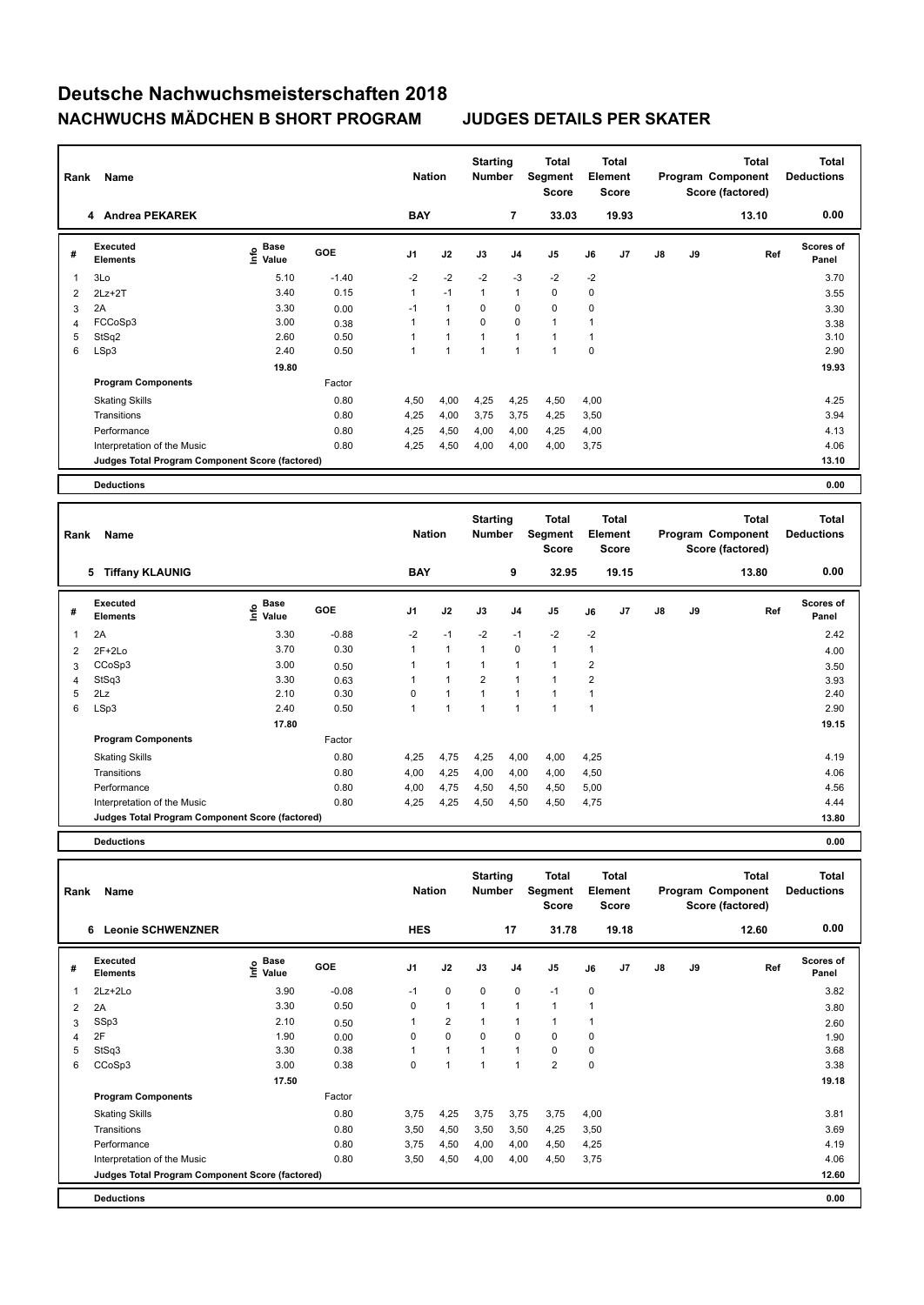| Rank           | Name                                            |                           |         | <b>Nation</b>  |                | <b>Starting</b><br><b>Number</b> |                | Total<br>Segment<br>Score |              | <b>Total</b><br>Element<br>Score |               |    | Total<br>Program Component<br>Score (factored) | <b>Total</b><br><b>Deductions</b> |
|----------------|-------------------------------------------------|---------------------------|---------|----------------|----------------|----------------------------------|----------------|---------------------------|--------------|----------------------------------|---------------|----|------------------------------------------------|-----------------------------------|
|                | <b>Jana SCHWEGLER</b><br>7                      |                           |         | <b>BAY</b>     |                |                                  | 14             | 31.06                     |              | 18.11                            |               |    | 12.95                                          | 0.00                              |
| #              | Executed<br><b>Elements</b>                     | Base<br>o Base<br>⊆ Value | GOE     | J <sub>1</sub> | J2             | J3                               | J <sub>4</sub> | J5                        | J6           | J7                               | $\mathsf{J}8$ | J9 | Ref                                            | <b>Scores of</b><br>Panel         |
| $\overline{1}$ | 2Lz+2Lo                                         | 3.90                      | 0.23    | 1              | $\mathbf 0$    | $\mathbf 0$                      | $\mathbf{1}$   | $\mathbf{1}$              | $\mathbf{1}$ |                                  |               |    |                                                | 4.13                              |
| 2              | 2A                                              | 3.30                      | $-1.50$ | $-3$           | $-3$           | $-3$                             | $-3$           | $-3$                      | $-3$         |                                  |               |    |                                                | 1.80                              |
| 3              | LSp3                                            | 2.40                      | 0.50    |                | $\mathbf{1}$   |                                  | $\mathbf{1}$   | $\overline{2}$            | 1            |                                  |               |    |                                                | 2.90                              |
| 4              | StSq3                                           | 3.30                      | 0.50    |                | $\overline{1}$ |                                  | 1              | $\mathbf{1}$              |              |                                  |               |    |                                                | 3.80                              |
| 5              | CCoSp3                                          | 3.00                      | 0.50    |                | $\overline{1}$ |                                  | $\mathbf{1}$   | $\overline{2}$            |              |                                  |               |    |                                                | 3.50                              |
| 6              | 2F                                              | 1.90                      | 0.08    | $\Omega$       | $\overline{1}$ | $\mathbf 0$                      | $\mathbf 0$    | $-1$                      | 1            |                                  |               |    |                                                | 1.98                              |
|                |                                                 | 17.80                     |         |                |                |                                  |                |                           |              |                                  |               |    |                                                | 18.11                             |
|                | <b>Program Components</b>                       |                           | Factor  |                |                |                                  |                |                           |              |                                  |               |    |                                                |                                   |
|                | <b>Skating Skills</b>                           |                           | 0.80    | 4,00           | 4,00           | 4,25                             | 4,00           | 4,75                      | 4,50         |                                  |               |    |                                                | 4.19                              |
|                | Transitions                                     |                           | 0.80    | 4,00           | 4,00           | 4,00                             | 3,75           | 4,50                      | 4,00         |                                  |               |    |                                                | 4.00                              |
|                | Performance                                     |                           | 0.80    | 4,00           | 3,75           | 4,00                             | 3,75           | 4,25                      | 4,25         |                                  |               |    |                                                | 4.00                              |
|                | Interpretation of the Music                     |                           | 0.80    | 4,00           | 3,50           | 4,00                             | 3,75           | 4,25                      | 4,25         |                                  |               |    |                                                | 4.00                              |
|                | Judges Total Program Component Score (factored) |                           |         |                |                |                                  |                |                           |              |                                  |               |    |                                                | 12.95                             |
|                | <b>Deductions</b>                               |                           |         |                |                |                                  |                |                           |              |                                  |               |    |                                                | 0.00                              |

| Rank | Name                                            |                   | <b>Nation</b> |                | <b>Starting</b><br><b>Number</b> |                | <b>Total</b><br>Segment<br><b>Score</b> |                | Total<br>Element<br>Score |                |    | <b>Total</b><br>Program Component<br>Score (factored) | <b>Total</b><br><b>Deductions</b> |                           |
|------|-------------------------------------------------|-------------------|---------------|----------------|----------------------------------|----------------|-----------------------------------------|----------------|---------------------------|----------------|----|-------------------------------------------------------|-----------------------------------|---------------------------|
|      | 8 Aya HATAKAWA                                  |                   |               | <b>BAY</b>     |                                  |                | 15                                      | 30.68          |                           | 18.18          |    |                                                       | 12.50                             | 0.00                      |
| #    | <b>Executed</b><br><b>Elements</b>              | e Base<br>E Value | <b>GOE</b>    | J <sub>1</sub> | J2                               | J3             | J <sub>4</sub>                          | J <sub>5</sub> | J6                        | J <sub>7</sub> | J8 | J9                                                    | Ref                               | <b>Scores of</b><br>Panel |
| 1    | 2A                                              | 3.30              | $-0.13$       | 0              | $\mathbf 0$                      | $\mathbf 0$    | 0                                       | $-1$           | $-1$                      |                |    |                                                       |                                   | 3.17                      |
| 2    | $2F+2T$                                         | 3.20              | 0.30          | 1              | $\overline{1}$                   | 1              | $\overline{1}$                          | $\overline{1}$ | 0                         |                |    |                                                       |                                   | 3.50                      |
| 3    | LSp3                                            | 2.40              | 0.50          |                | $\mathbf{1}$                     |                | $\overline{\phantom{a}}$                | $\mathbf{1}$   | 0                         |                |    |                                                       |                                   | 2.90                      |
| 4    | 2Lz                                             | 2.10              | 0.08          | 0              | 0                                | 0              | $\overline{1}$                          | $\overline{2}$ | 0                         |                |    |                                                       |                                   | 2.18                      |
| 5    | StSq3                                           | 3.30              | 0.00          | 0              | $\mathbf 0$                      | $\overline{1}$ | 0                                       | $\mathbf 0$    | 0                         |                |    |                                                       |                                   | 3.30                      |
| 6    | CCoSp3                                          | 3.00              | 0.13          | 0              | $\mathbf 0$                      | и              | 0                                       | $\overline{1}$ | 0                         |                |    |                                                       |                                   | 3.13                      |
|      |                                                 | 17.30             |               |                |                                  |                |                                         |                |                           |                |    |                                                       |                                   | 18.18                     |
|      | <b>Program Components</b>                       |                   | Factor        |                |                                  |                |                                         |                |                           |                |    |                                                       |                                   |                           |
|      | <b>Skating Skills</b>                           |                   | 0.80          | 4,00           | 4,25                             | 4,00           | 3,75                                    | 4,25           | 3,75                      |                |    |                                                       |                                   | 4.00                      |
|      | Transitions                                     |                   | 0.80          | 3,75           | 4,25                             | 3,75           | 3,75                                    | 4,00           | 3,50                      |                |    |                                                       |                                   | 3.81                      |
|      | Performance                                     |                   | 0.80          | 4,00           | 3,75                             | 4,00           | 4,00                                    | 4,25           | 3,25                      |                |    |                                                       |                                   | 3.94                      |
|      | Interpretation of the Music                     |                   | 0.80          | 3,75           | 3,50                             | 4,25           | 4,00                                    | 4,50           | 3,50                      |                |    |                                                       |                                   | 3.88                      |
|      | Judges Total Program Component Score (factored) |                   |               |                |                                  |                |                                         |                |                           |                |    |                                                       |                                   | 12.50                     |
|      |                                                 |                   |               |                |                                  |                |                                         |                |                           |                |    |                                                       |                                   |                           |

**Deductions 0.00**

| Rank           | Name                                            |                       |            | <b>Nation</b>  |                      | <b>Starting</b><br><b>Number</b> |                | Total<br>Segment<br><b>Score</b> | Element | <b>Total</b><br><b>Score</b> |               |    | Total<br>Program Component<br>Score (factored) | Total<br><b>Deductions</b> |
|----------------|-------------------------------------------------|-----------------------|------------|----------------|----------------------|----------------------------------|----------------|----------------------------------|---------|------------------------------|---------------|----|------------------------------------------------|----------------------------|
|                | 9<br><b>Christine FLOHR</b>                     |                       |            | <b>BER</b>     |                      |                                  | $\mathbf{2}$   | 30.58                            |         | 17.68                        |               |    | 12.90                                          | 0.00                       |
| #              | <b>Executed</b><br><b>Elements</b>              | $E$ Base<br>$E$ Value | <b>GOE</b> | J <sub>1</sub> | J2                   | J3                               | J <sub>4</sub> | J5                               | J6      | J7                           | $\mathsf{J}8$ | J9 | Ref                                            | <b>Scores of</b><br>Panel  |
| 1              | 2A                                              | 3.30                  | $-0.50$    | $-2$           | $-1$                 | $-1$                             | $-1$           | $-1$                             | $-1$    |                              |               |    |                                                | 2.80                       |
| $\overline{2}$ | $2Lz+2T$                                        | 3.40                  | 0.45       | $\mathbf{1}$   | $\blacktriangleleft$ | 2                                | $\overline{2}$ | $\overline{2}$                   | 0       |                              |               |    |                                                | 3.85                       |
| 3              | LSp3                                            | 2.40                  | 0.50       |                | 1                    |                                  | $\mathbf{1}$   | $\overline{2}$                   | 0       |                              |               |    |                                                | 2.90                       |
| 4              | StSq2                                           | 2.60                  | 0.38       |                | $\pmb{0}$            |                                  | $\mathbf{1}$   | $\overline{\mathbf{c}}$          | 0       |                              |               |    |                                                | 2.98                       |
| 5              | 2F                                              | 1.90                  | 0.00       | 0              | $-1$                 | 1                                | 0              | 0                                | 0       |                              |               |    |                                                | 1.90                       |
| 6              | CCoSp3                                          | 3.00                  | 0.25       | 0              | $\mathbf{1}$         | 1                                | 0              | $\mathbf{1}$                     | 0       |                              |               |    |                                                | 3.25                       |
|                |                                                 | 16.60                 |            |                |                      |                                  |                |                                  |         |                              |               |    |                                                | 17.68                      |
|                | <b>Program Components</b>                       |                       | Factor     |                |                      |                                  |                |                                  |         |                              |               |    |                                                |                            |
|                | <b>Skating Skills</b>                           |                       | 0.80       | 4,00           | 3,50                 | 4,25                             | 4,25           | 4,50                             | 4,00    |                              |               |    |                                                | 4.13                       |
|                | Transitions                                     |                       | 0.80       | 4,00           | 3,75                 | 3,75                             | 4,00           | 4,75                             | 3,75    |                              |               |    |                                                | 3.88                       |
|                | Performance                                     |                       | 0.80       | 4,25           | 3,50                 | 4,00                             | 4,00           | 4,50                             | 3,75    |                              |               |    |                                                | 4.00                       |
|                | Interpretation of the Music                     |                       | 0.80       | 4,25           | 4,00                 | 4,00                             | 4,25           | 4,75                             | 3,75    |                              |               |    |                                                | 4.13                       |
|                | Judges Total Program Component Score (factored) |                       |            |                |                      |                                  |                |                                  |         |                              |               |    |                                                | 12.90                      |
|                | <b>Deductions</b>                               |                       |            |                |                      |                                  |                |                                  |         |                              |               |    |                                                | 0.00                       |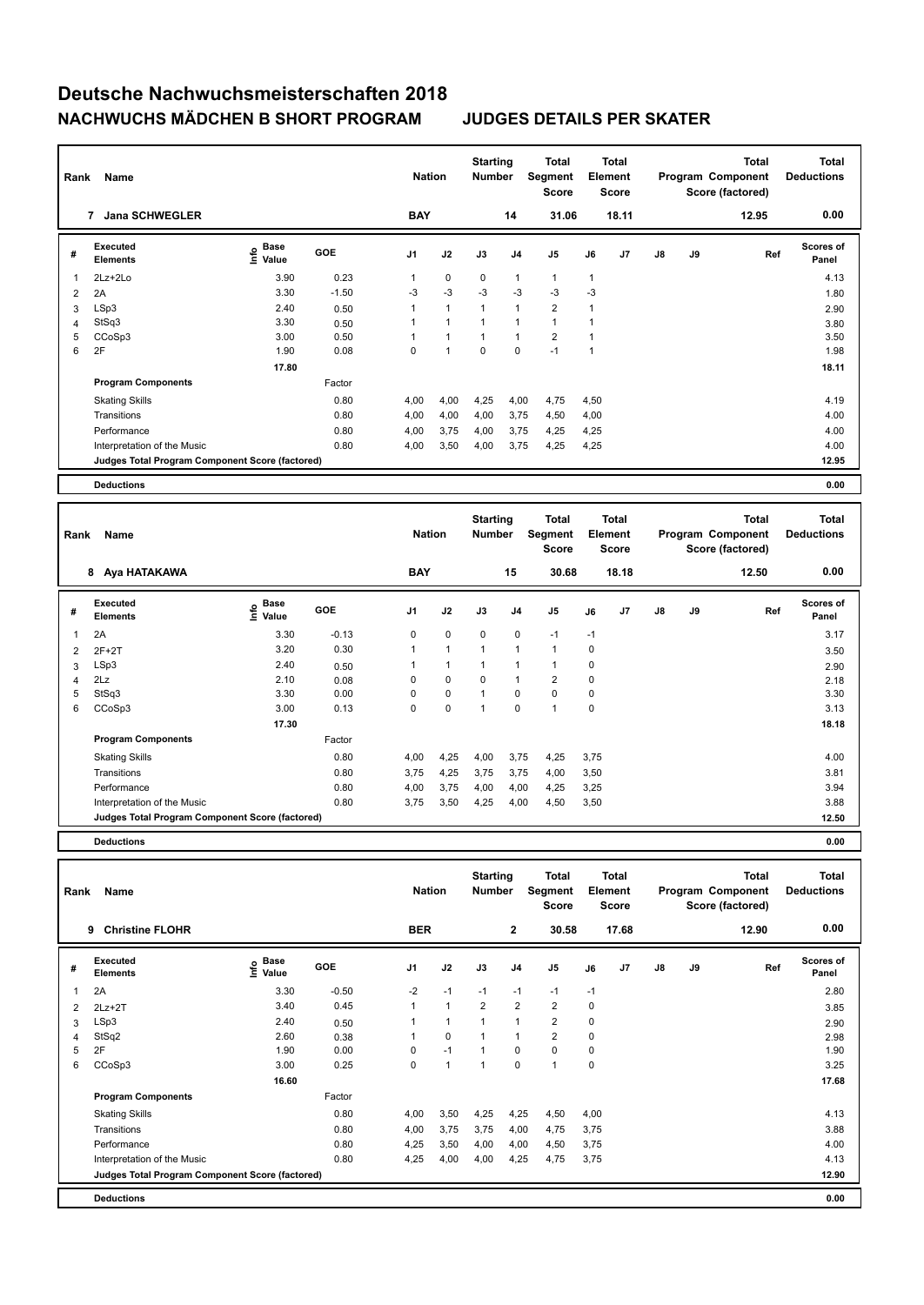| Rank | Name<br><b>Janne SALATZKI</b><br>10             |         |                                  |        | <b>Nation</b>  |                | <b>Starting</b><br><b>Number</b> |                | Total<br>Segment<br><b>Score</b> |                | <b>Total</b><br>Element<br><b>Score</b> |               |    | <b>Total</b><br>Program Component<br>Score (factored) | <b>Total</b><br><b>Deductions</b> |
|------|-------------------------------------------------|---------|----------------------------------|--------|----------------|----------------|----------------------------------|----------------|----------------------------------|----------------|-----------------------------------------|---------------|----|-------------------------------------------------------|-----------------------------------|
|      |                                                 |         |                                  |        | <b>BER</b>     |                |                                  | 12             | 28.54                            |                | 15.04                                   |               |    | 13.50                                                 | 0.00                              |
| #    | Executed<br><b>Elements</b>                     |         | <b>Base</b><br>o Base<br>⊆ Value | GOE    | J <sub>1</sub> | J2             | J3                               | J <sub>4</sub> | J <sub>5</sub>                   | J6             | J <sub>7</sub>                          | $\mathsf{J}8$ | J9 | Ref                                                   | <b>Scores of</b><br>Panel         |
| 1    | 2A                                              |         | 3.30                             | 0.50   | 1              | $\mathbf{1}$   | $\mathbf{1}$                     | $\mathbf 0$    | $\mathbf{1}$                     | $\mathbf{1}$   |                                         |               |    |                                                       | 3.80                              |
| 2    | 2F                                              |         | 1.90                             | 0.08   | 0              | $\mathbf 0$    | $\overline{1}$                   | $\mathbf{1}$   | $\mathbf 0$                      | $\mathbf 0$    |                                         |               |    |                                                       | 1.98                              |
| 3    | LSp3                                            |         | 2.40                             | 0.88   | $\overline{2}$ | $\overline{1}$ | $\overline{2}$                   | $\overline{1}$ | $\overline{2}$                   | $\overline{2}$ |                                         |               |    |                                                       | 3.28                              |
| 4    | 1Lz*+COMBO                                      | $\star$ | 0.00                             | 0.00   |                |                |                                  |                | $\overline{\phantom{a}}$         |                |                                         |               |    |                                                       | 0.00                              |
| 5    | CCoSp2                                          |         | 2.50                             | 0.63   |                | $\overline{1}$ | $\overline{1}$                   | $\overline{2}$ | $\overline{2}$                   | 1              |                                         |               |    |                                                       | 3.13                              |
| 6    | StSq2                                           |         | 2.60                             | 0.25   | 0              | $\Omega$       | $\overline{1}$                   | $\overline{1}$ | $\overline{1}$                   | $\Omega$       |                                         |               |    |                                                       | 2.85                              |
|      |                                                 |         | 12.70                            |        |                |                |                                  |                |                                  |                |                                         |               |    |                                                       | 15.04                             |
|      | <b>Program Components</b>                       |         |                                  | Factor |                |                |                                  |                |                                  |                |                                         |               |    |                                                       |                                   |
|      | <b>Skating Skills</b>                           |         |                                  | 0.80   | 4,25           | 4,25           | 4,25                             | 4,25           | 4,25                             | 4,25           |                                         |               |    |                                                       | 4.25                              |
|      | Transitions                                     |         |                                  | 0.80   | 4,00           | 4,50           | 4,00                             | 4,00           | 4,50                             | 4,25           |                                         |               |    |                                                       | 4.19                              |
|      | Performance                                     |         |                                  | 0.80   | 4,50           | 4,00           | 4,25                             | 4,00           | 4,00                             | 3,75           |                                         |               |    |                                                       | 4.06                              |
|      | Interpretation of the Music                     |         |                                  | 0.80   | 4,50           | 4,50           | 4,50                             | 4,25           | 4,25                             | 4,00           |                                         |               |    |                                                       | 4.38                              |
|      | Judges Total Program Component Score (factored) |         |                                  |        |                |                |                                  |                |                                  |                |                                         |               |    |                                                       | 13.50                             |
|      | <b>Deductions</b>                               |         |                                  |        |                |                |                                  |                |                                  |                |                                         |               |    |                                                       | 0.00                              |

\* Invalid element

| Rank           | Name                                            |                              |            | <b>Nation</b>  |                | <b>Starting</b><br><b>Number</b> |                | Total<br>Segment<br><b>Score</b> |              | Total<br>Element<br><b>Score</b> |               |    | <b>Total</b><br>Program Component<br>Score (factored) | <b>Total</b><br><b>Deductions</b> |
|----------------|-------------------------------------------------|------------------------------|------------|----------------|----------------|----------------------------------|----------------|----------------------------------|--------------|----------------------------------|---------------|----|-------------------------------------------------------|-----------------------------------|
|                | 11<br><b>Nargiz SULEYMANOVA</b>                 |                              |            | <b>NRW</b>     |                |                                  | 3              | 28.22                            |              | 16.72                            |               |    | 12.00                                                 | 0.50                              |
| #              | Executed<br><b>Elements</b>                     | <b>Base</b><br>١nfo<br>Value | <b>GOE</b> | J <sub>1</sub> | J2             | J3                               | J <sub>4</sub> | J5                               | J6           | J <sub>7</sub>                   | $\mathsf{J}8$ | J9 | Ref                                                   | <b>Scores of</b><br>Panel         |
| 1              | $2Lz+2Lo$                                       | 3.90                         | 0.00       | 0              | $\mathbf{1}$   | 0                                | 0              | 0                                | 0            |                                  |               |    |                                                       | 3.90                              |
| $\overline{2}$ | 2F                                              | 1.90                         | 0.00       | 0              | $\mathbf 0$    | 0                                | $\mathbf 0$    | $\overline{1}$                   | 0            |                                  |               |    |                                                       | 1.90                              |
| 3              | CCoSp3                                          | 3.00                         | 0.25       | 0              | $\mathbf{1}$   | 0                                | 0              | 1                                | 1            |                                  |               |    |                                                       | 3.25                              |
| 4              | 2A                                              | 3.30                         | $-0.38$    | $-1$           | $\mathbf 0$    | $-1$                             | $-1$           | $-1$                             | 0            |                                  |               |    |                                                       | 2.92                              |
| 5              | StSq2                                           | 2.60                         | $-1.00$    | -3             | $-1$           | -3                               | $-1$           | $-2$                             | $-2$         |                                  |               |    |                                                       | 1.60                              |
| 6              | LSp3                                            | 2.40                         | 0.75       | $\overline{2}$ | $\overline{2}$ | $\overline{1}$                   | $\overline{1}$ | $\overline{2}$                   | $\mathbf{1}$ |                                  |               |    |                                                       | 3.15                              |
|                |                                                 | 17.10                        |            |                |                |                                  |                |                                  |              |                                  |               |    |                                                       | 16.72                             |
|                | <b>Program Components</b>                       |                              | Factor     |                |                |                                  |                |                                  |              |                                  |               |    |                                                       |                                   |
|                | <b>Skating Skills</b>                           |                              | 0.80       | 3,50           | 3,25           | 3,75                             | 3,75           | 4,00                             | 3,75         |                                  |               |    |                                                       | 3.69                              |
|                | Transitions                                     |                              | 0.80       | 3,50           | 3,75           | 3,25                             | 3,75           | 4,25                             | 3,50         |                                  |               |    |                                                       | 3.63                              |
|                | Performance                                     |                              | 0.80       | 4,00           | 4,00           | 3,75                             | 3,75           | 4,50                             | 3,50         |                                  |               |    |                                                       | 3.88                              |
|                | Interpretation of the Music                     |                              | 0.80       | 3,75           | 4,00           | 3,50                             | 4,00           | 4,50                             | 3,50         |                                  |               |    |                                                       | 3.81                              |
|                | Judges Total Program Component Score (factored) |                              |            |                |                |                                  |                |                                  |              |                                  |               |    |                                                       | 12.00                             |

**Deductions** Falls: -0.50 **-0.50**

| Rank           | Name                                            |                                  |            | <b>Nation</b>  |                      | <b>Starting</b><br><b>Number</b> |          | <b>Total</b><br>Segment<br><b>Score</b> |      | <b>Total</b><br>Element<br><b>Score</b> |               |    | <b>Total</b><br>Program Component<br>Score (factored) | <b>Total</b><br><b>Deductions</b> |
|----------------|-------------------------------------------------|----------------------------------|------------|----------------|----------------------|----------------------------------|----------|-----------------------------------------|------|-----------------------------------------|---------------|----|-------------------------------------------------------|-----------------------------------|
|                | <b>Kiara SIEHR</b><br>12                        |                                  |            | B-W            |                      |                                  | 4        | 27.97                                   |      | 15.47                                   |               |    | 12.50                                                 | 0.00                              |
| #              | Executed<br><b>Elements</b>                     | <b>Base</b><br>e Base<br>⊆ Value | <b>GOE</b> | J <sub>1</sub> | J2                   | J3                               | J4       | J <sub>5</sub>                          | J6   | J7                                      | $\mathsf{J}8$ | J9 | Ref                                                   | Scores of<br>Panel                |
| $\overline{1}$ | 2Lz                                             | 2.10                             | 0.00       | 0              | $-1$                 | 0                                | 0        | $\mathbf 0$                             | 0    |                                         |               |    |                                                       | 2.10                              |
| $\overline{2}$ | 2Lo+2Lo                                         | 3.60                             | 0.08       | 0              | $\mathbf{1}$         | $\mathbf 0$                      | $\Omega$ | $\mathbf{1}$                            | 0    |                                         |               |    |                                                       | 3.68                              |
| 3              | CCoSp3                                          | 3.00                             | 0.13       | 0              | $\mathbf 0$          | $\mathbf 0$                      |          | $\mathbf{1}$                            | 0    |                                         |               |    |                                                       | 3.13                              |
| 4              | 1A                                              | 1.10                             | 0.00       | 0              | $\mathbf 0$          | $\mathbf 0$                      | 0        | $\mathbf 0$                             | 0    |                                         |               |    |                                                       | 1.10                              |
| 5              | StSq2                                           | 2.60                             | 0.38       | 1              | $\mathbf 0$          | $\mathbf{1}$                     |          | $\mathbf{1}$                            | 0    |                                         |               |    |                                                       | 2.98                              |
| 6              | SSp3                                            | 2.10                             | 0.38       | $\mathbf{1}$   | $\blacktriangleleft$ | $\overline{1}$                   | 0        | $\mathbf{1}$                            | 0    |                                         |               |    |                                                       | 2.48                              |
|                |                                                 | 14.50                            |            |                |                      |                                  |          |                                         |      |                                         |               |    |                                                       | 15.47                             |
|                | <b>Program Components</b>                       |                                  | Factor     |                |                      |                                  |          |                                         |      |                                         |               |    |                                                       |                                   |
|                | <b>Skating Skills</b>                           |                                  | 0.80       | 3,75           | 3,50                 | 4,25                             | 4,25     | 4,25                                    | 3,75 |                                         |               |    |                                                       | 4.00                              |
|                | Transitions                                     |                                  | 0.80       | 3,75           | 4,25                 | 4,00                             | 4,50     | 4,00                                    | 3,50 |                                         |               |    |                                                       | 4.00                              |
|                | Performance                                     |                                  | 0.80       | 4,00           | 3,50                 | 4,25                             | 4,00     | 3,75                                    | 3,25 |                                         |               |    |                                                       | 3.81                              |
|                | Interpretation of the Music                     |                                  | 0.80       | 4,00           | 3,50                 | 4,00                             | 4,25     | 3,75                                    | 3,25 |                                         |               |    |                                                       | 3.81                              |
|                | Judges Total Program Component Score (factored) |                                  |            |                |                      |                                  |          |                                         |      |                                         |               |    |                                                       | 12.50                             |
|                | <b>Deductions</b>                               |                                  |            |                |                      |                                  |          |                                         |      |                                         |               |    |                                                       | 0.00                              |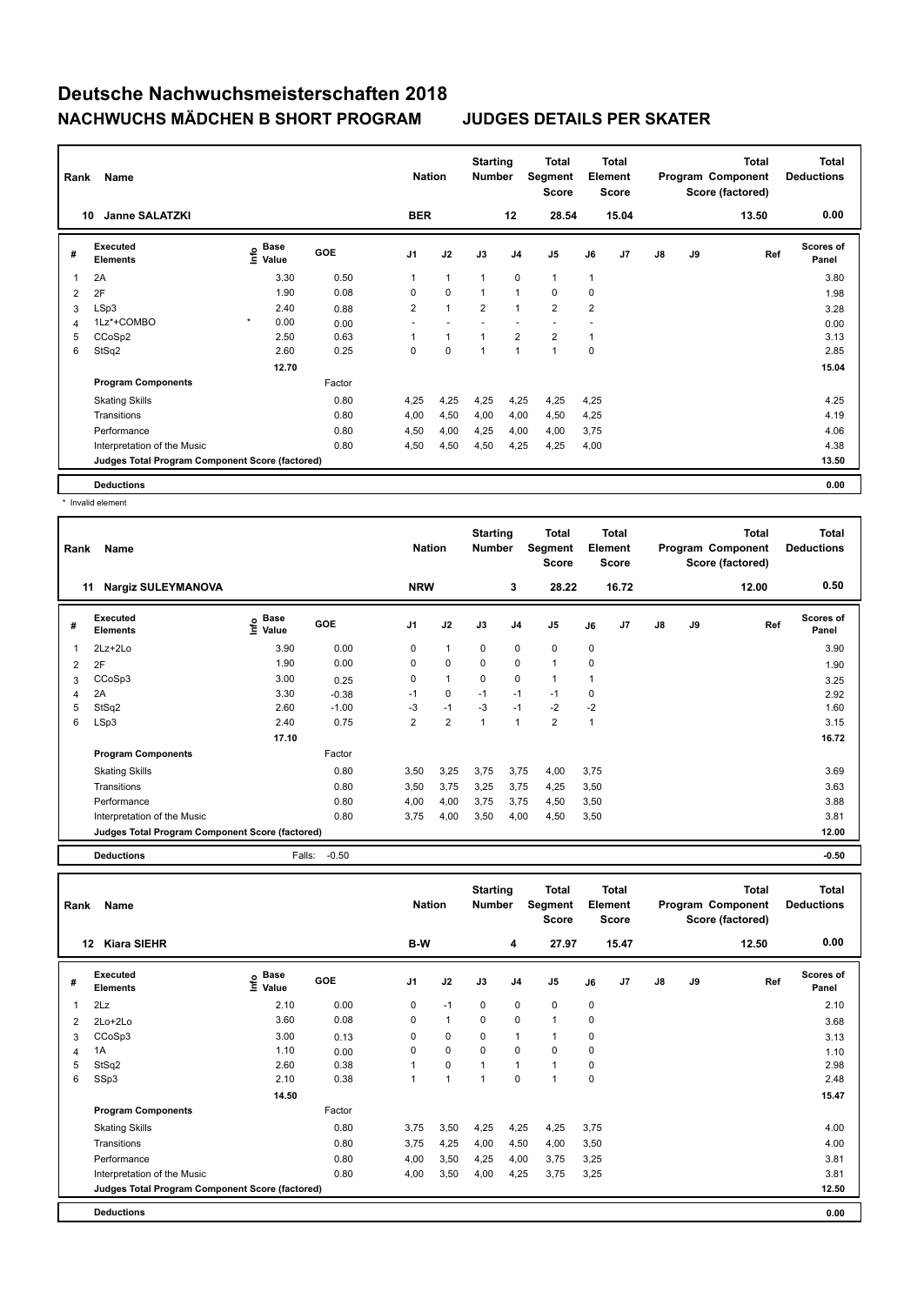| Rank           | Name                                            |                                  |            | <b>Nation</b>  |              | <b>Starting</b><br><b>Number</b> |                | <b>Total</b><br>Segment<br><b>Score</b> |      | <b>Total</b><br>Element<br><b>Score</b> |               |    | Total<br>Program Component<br>Score (factored) | <b>Total</b><br><b>Deductions</b> |
|----------------|-------------------------------------------------|----------------------------------|------------|----------------|--------------|----------------------------------|----------------|-----------------------------------------|------|-----------------------------------------|---------------|----|------------------------------------------------|-----------------------------------|
| 13             | <b>Michele EHEMANN</b>                          |                                  |            | <b>BAY</b>     |              |                                  | 6              | 25.70                                   |      | 13.75                                   |               |    | 12.45                                          | 0.50                              |
| #              | Executed<br><b>Elements</b>                     | <b>Base</b><br>e Base<br>⊆ Value | <b>GOE</b> | J <sub>1</sub> | J2           | J3                               | J <sub>4</sub> | J <sub>5</sub>                          | J6   | J7                                      | $\mathsf{J}8$ | J9 | Ref                                            | <b>Scores of</b><br>Panel         |
| 1              | 2F                                              | 1.90                             | 0.30       |                | $\mathbf{1}$ | $\mathbf{1}$                     | $\mathbf{1}$   | $\mathbf{1}$                            | 1    |                                         |               |    |                                                | 2.20                              |
| $\overline{2}$ | 1A                                              | 1.10                             | 0.00       | 0              | $\mathbf 0$  | 0                                | $\pmb{0}$      | 0                                       | 0    |                                         |               |    |                                                | 1.10                              |
| 3              | 2Lz+COMBO                                       | 2.10                             | $-0.90$    | $-3$           | $-3$         | $-3$                             | $-3$           | $-3$                                    | $-3$ |                                         |               |    |                                                | 1.20                              |
| 4              | FCCoSp3                                         | 3.00                             | 0.50       |                | $\mathbf{1}$ | $\mathbf{1}$                     | $\mathbf{1}$   | $\mathbf{1}$                            | 0    |                                         |               |    |                                                | 3.50                              |
| 5              | StSq2                                           | 2.60                             | 0.25       |                | $\mathbf 0$  | $\mathbf{1}$                     | $\mathbf{1}$   | 0                                       | 0    |                                         |               |    |                                                | 2.85                              |
| 6              | LSp3                                            | 2.40                             | 0.50       |                | $\mathbf{1}$ | $\mathbf{1}$                     | $\mathbf{1}$   | $\overline{1}$                          | 1    |                                         |               |    |                                                | 2.90                              |
|                |                                                 | 13.10                            |            |                |              |                                  |                |                                         |      |                                         |               |    |                                                | 13.75                             |
|                | <b>Program Components</b>                       |                                  | Factor     |                |              |                                  |                |                                         |      |                                         |               |    |                                                |                                   |
|                | <b>Skating Skills</b>                           |                                  | 0.80       | 4,25           | 4,00         | 4,25                             | 4,00           | 3,75                                    | 3,50 |                                         |               |    |                                                | 4.00                              |
|                | Transitions                                     |                                  | 0.80       | 4,00           | 3,75         | 3,75                             | 3,75           | 3,75                                    | 3,00 |                                         |               |    |                                                | 3.75                              |
|                | Performance                                     |                                  | 0.80       | 4,00           | 4,25         | 4,00                             | 4,00           | 3,50                                    | 3,50 |                                         |               |    |                                                | 3.88                              |
|                | Interpretation of the Music                     |                                  | 0.80       | 4,00           | 3,75         | 4,25                             | 4,25           | 3,75                                    | 3,00 |                                         |               |    |                                                | 3.94                              |
|                | Judges Total Program Component Score (factored) |                                  |            |                |              |                                  |                |                                         |      |                                         |               |    |                                                | 12.45                             |
|                | <b>Deductions</b>                               | Falls:                           | $-0.50$    |                |              |                                  |                |                                         |      |                                         |               |    |                                                | $-0.50$                           |
|                |                                                 |                                  |            |                |              |                                  |                |                                         |      |                                         |               |    |                                                |                                   |

| Rank           | Name                                            |                           |            | <b>Nation</b>  |                | <b>Starting</b><br><b>Number</b> |                         | <b>Total</b><br>Segment<br><b>Score</b> |      | <b>Total</b><br>Element<br><b>Score</b> |               |    | <b>Total</b><br>Program Component<br>Score (factored) | <b>Total</b><br><b>Deductions</b> |
|----------------|-------------------------------------------------|---------------------------|------------|----------------|----------------|----------------------------------|-------------------------|-----------------------------------------|------|-----------------------------------------|---------------|----|-------------------------------------------------------|-----------------------------------|
|                | Jacqueline ROT<br>14                            |                           |            | B-W            |                |                                  | 20                      | 25.68                                   |      | 14.23                                   |               |    | 11.95                                                 | 0.50                              |
| #              | <b>Executed</b><br><b>Elements</b>              | <b>Base</b><br>۴<br>Value | <b>GOE</b> | J <sub>1</sub> | J2             | J3                               | J4                      | J <sub>5</sub>                          | J6   | J <sub>7</sub>                          | $\mathsf{J}8$ | J9 | Ref                                                   | <b>Scores of</b><br>Panel         |
|                | 2A                                              | 3.30                      | $-1.25$    | $-2$           | $-2$           | $-3$                             | $-3$                    | $-3$                                    | $-2$ |                                         |               |    |                                                       | 2.05                              |
| $\overline{2}$ | 3S                                              | 4.40                      | $-1.75$    | $-2$           | $-1$           | $-3$                             | $-2$                    | $-3$                                    | $-3$ |                                         |               |    |                                                       | 2.65                              |
| 3              | LSp3                                            | 2.40                      | 0.50       |                | $\overline{1}$ | 1                                | $\overline{1}$          | $\overline{1}$                          | 0    |                                         |               |    |                                                       | 2.90                              |
| 4              | StSq2                                           | 2.60                      | 0.25       | 0              | $\mathbf{1}$   | 0                                | $\overline{\mathbf{1}}$ | $\mathbf{1}$                            | 0    |                                         |               |    |                                                       | 2.85                              |
| 5              | $2F+2Lo$                                        | 3.70                      | 0.08       | 1              | $\overline{1}$ | $\mathbf 0$                      | $\mathbf 0$             | $\mathbf 0$                             | 0    |                                         |               |    |                                                       | 3.78                              |
| 6              | CCoSp                                           | 0.00                      | 0.00       |                |                |                                  |                         |                                         |      |                                         |               |    |                                                       | 0.00                              |
|                |                                                 | 16.40                     |            |                |                |                                  |                         |                                         |      |                                         |               |    |                                                       | 14.23                             |
|                | <b>Program Components</b>                       |                           | Factor     |                |                |                                  |                         |                                         |      |                                         |               |    |                                                       |                                   |
|                | <b>Skating Skills</b>                           |                           | 0.80       | 3,75           | 4,00           | 4,00                             | 4,00                    | 4,00                                    | 3,75 |                                         |               |    |                                                       | 3.94                              |
|                | Transitions                                     |                           | 0.80       | 3,50           | 3,75           | 3,50                             | 3,75                    | 4,25                                    | 3,00 |                                         |               |    |                                                       | 3.63                              |
|                | Performance                                     |                           | 0.80       | 3,75           | 3,50           | 3,50                             | 3,50                    | 3,75                                    | 3,00 |                                         |               |    |                                                       | 3.56                              |
|                | Interpretation of the Music                     |                           | 0.80       | 3,50           | 4,00           | 3,75                             | 4,00                    | 4,25                                    | 3,00 |                                         |               |    |                                                       | 3.81                              |
|                | Judges Total Program Component Score (factored) |                           |            |                |                |                                  |                         |                                         |      |                                         |               |    |                                                       | 11.95                             |
|                | <b>Deductions</b>                               | Falls:                    | $-0.50$    |                |                |                                  |                         |                                         |      |                                         |               |    |                                                       | $-0.50$                           |

| Rank           | Name                                            |                       |               |            | <b>Nation</b>  |             | <b>Starting</b><br><b>Number</b> |                | <b>Total</b><br>Segment<br>Score | Element     | <b>Total</b><br><b>Score</b> |               |    | <b>Total</b><br>Program Component<br>Score (factored) | <b>Total</b><br><b>Deductions</b> |
|----------------|-------------------------------------------------|-----------------------|---------------|------------|----------------|-------------|----------------------------------|----------------|----------------------------------|-------------|------------------------------|---------------|----|-------------------------------------------------------|-----------------------------------|
| 15             | Diana SCHÄFER                                   |                       |               |            | B-W            |             |                                  | 10             | 25.20                            |             | 14.40                        |               |    | 11.30                                                 | 0.50                              |
| #              | Executed<br><b>Elements</b>                     | $\mathop{\mathsf{E}}$ | Base<br>Value | <b>GOE</b> | J <sub>1</sub> | J2          | J3                               | J <sub>4</sub> | J <sub>5</sub>                   | J6          | J7                           | $\mathsf{J}8$ | J9 | Ref                                                   | <b>Scores of</b><br>Panel         |
|                | $2F+2T$                                         |                       | 3.20          | 0.00       | 0              | $\mathbf 0$ | $\mathbf 0$                      | $\mathbf 0$    | $\mathbf 0$                      | $\mathbf 0$ |                              |               |    |                                                       | 3.20                              |
| $\overline{2}$ | 2Lz                                             |                       | 2.10          | $-0.53$    | $-2$           | $-1$        | $-2$                             | $-1$           | $-3$                             | $-2$        |                              |               |    |                                                       | 1.57                              |
| 3              | LSp3                                            |                       | 2.40          | 0.00       |                | $\mathbf 0$ | 0                                | $\mathbf 0$    | $\mathbf 0$                      | 0           |                              |               |    |                                                       | 2.40                              |
| 4              | StSq3                                           |                       | 3.30          | 0.00       | 0              | $\mathbf 0$ | $\Omega$                         | $\mathbf 0$    | $\mathbf 0$                      | $-1$        |                              |               |    |                                                       | 3.30                              |
| 5              | 2A<                                             | $\prec$               | 2.30          | $-1.50$    | $-3$           | $-3$        | $-3$                             | $-3$           | $-3$                             | -3          |                              |               |    |                                                       | 0.80                              |
| 6              | CCoSp3                                          |                       | 3.00          | 0.13       | 1              | $\pmb{0}$   | 0                                | $\mathbf 0$    | $\overline{1}$                   | 0           |                              |               |    |                                                       | 3.13                              |
|                |                                                 |                       | 16.30         |            |                |             |                                  |                |                                  |             |                              |               |    |                                                       | 14.40                             |
|                | <b>Program Components</b>                       |                       |               | Factor     |                |             |                                  |                |                                  |             |                              |               |    |                                                       |                                   |
|                | <b>Skating Skills</b>                           |                       |               | 0.80       | 3,75           | 3,75        | 3,50                             | 3,50           | 3,25                             | 3,25        |                              |               |    |                                                       | 3.50                              |
|                | Transitions                                     |                       |               | 0.80       | 3,75           | 3,50        | 3,25                             | 3,50           | 3,50                             | 3,00        |                              |               |    |                                                       | 3.44                              |
|                | Performance                                     |                       |               | 0.80       | 4,00           | 3,75        | 3,50                             | 3,75           | 3,50                             | 3,00        |                              |               |    |                                                       | 3.63                              |
|                | Interpretation of the Music                     |                       |               | 0.80       | 4,00           | 3,75        | 3,50                             | 3,75           | 3,25                             | 3,00        |                              |               |    |                                                       | 3.56                              |
|                | Judges Total Program Component Score (factored) |                       |               |            |                |             |                                  |                |                                  |             |                              |               |    |                                                       | 11.30                             |
|                | <b>Deductions</b>                               |                       | Falls:        | $-0.50$    |                |             |                                  |                |                                  |             |                              |               |    |                                                       | $-0.50$                           |

< Under-rotated jump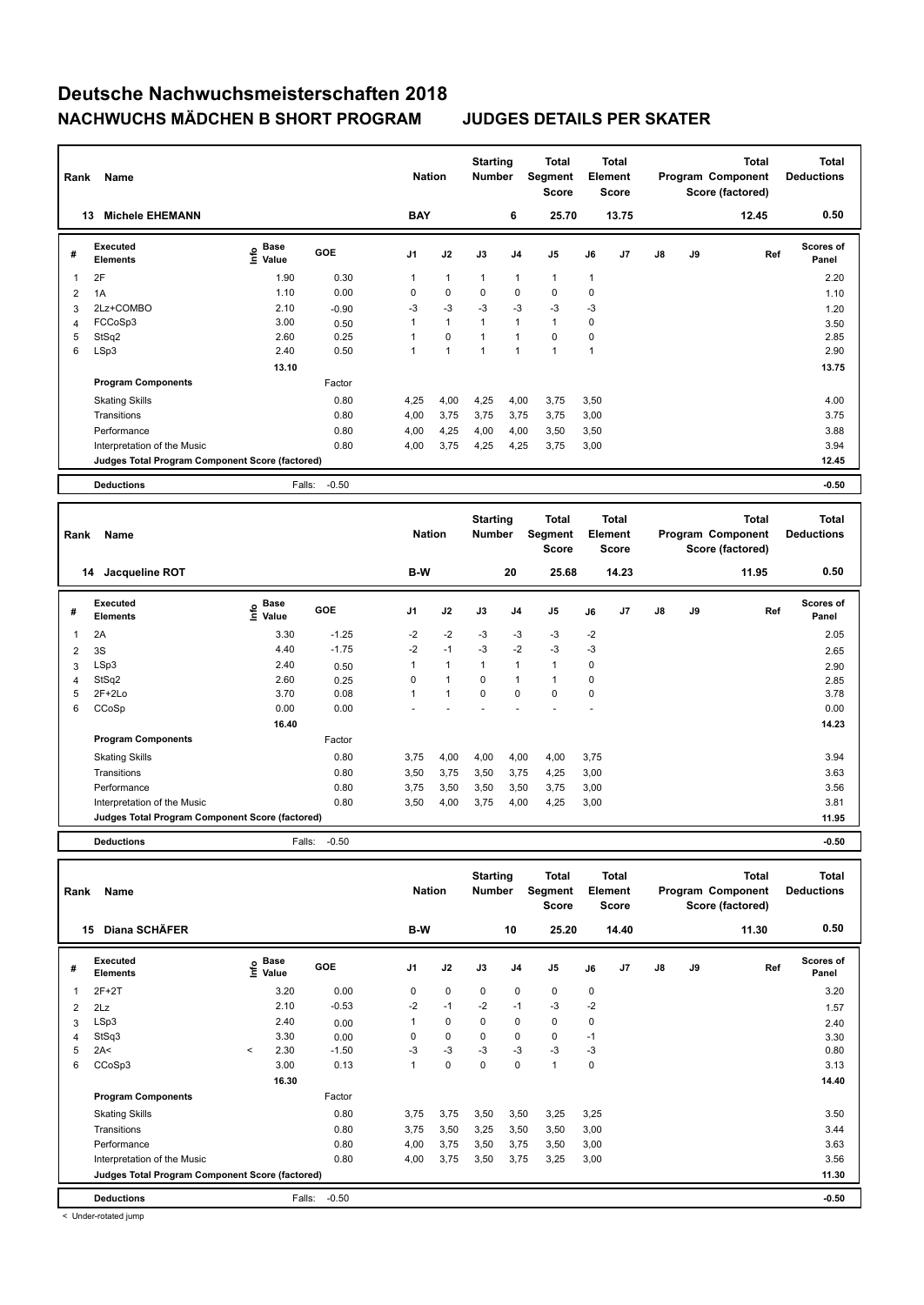| Rank           | Name                                            |                           |            | <b>Nation</b>  |              | <b>Starting</b><br><b>Number</b> |                | Total<br>Segment<br><b>Score</b> |      | <b>Total</b><br>Element<br><b>Score</b> |               |    | Total<br>Program Component<br>Score (factored) | Total<br><b>Deductions</b> |
|----------------|-------------------------------------------------|---------------------------|------------|----------------|--------------|----------------------------------|----------------|----------------------------------|------|-----------------------------------------|---------------|----|------------------------------------------------|----------------------------|
| 16             | <b>Cecile PFISTER</b>                           |                           |            | <b>SAS</b>     |              |                                  | 11             | 25.17                            |      | 14.42                                   |               |    | 10.75                                          | 0.00                       |
| #              | Executed<br><b>Elements</b>                     | Base<br>e Base<br>⊆ Value | <b>GOE</b> | J <sub>1</sub> | J2           | J3                               | J <sub>4</sub> | J5                               | J6   | J7                                      | $\mathsf{J}8$ | J9 | Ref                                            | <b>Scores of</b><br>Panel  |
| $\overline{1}$ | 2A                                              | 3.30                      | $-1.50$    | $-3$           | $-2$         | $-3$                             | $-3$           | $-3$                             | $-3$ |                                         |               |    |                                                | 1.80                       |
| 2              | 2Lz                                             | 2.10                      | $-0.68$    | $-2$           | $-1$         | $-2$                             | $-3$           | $-3$                             | $-2$ |                                         |               |    |                                                | 1.42                       |
| 3              | SSp3                                            | 2.10                      | 0.38       | 1              | $\mathbf{1}$ | 0                                | 0              | $\overline{2}$                   | 1    |                                         |               |    |                                                | 2.48                       |
| $\overline{4}$ | $2F+2T$                                         | 3.20                      | 0.00       | 0              | $-1$         | $\mathbf 0$                      | $\mathbf 0$    | $\mathbf 0$                      | 0    |                                         |               |    |                                                | 3.20                       |
| 5              | StSq2                                           | 2.60                      | 0.00       | 0              | $\mathbf 0$  | $\mathbf 0$                      | $\mathbf 0$    | $\mathbf 0$                      | 0    |                                         |               |    |                                                | 2.60                       |
| 6              | CCoSp3                                          | 3.00                      | $-0.08$    | $-1$           | $-1$         | 0                                | $\mathbf 0$    | $\mathbf{1}$                     | 0    |                                         |               |    |                                                | 2.92                       |
|                |                                                 | 16.30                     |            |                |              |                                  |                |                                  |      |                                         |               |    |                                                | 14.42                      |
|                | <b>Program Components</b>                       |                           | Factor     |                |              |                                  |                |                                  |      |                                         |               |    |                                                |                            |
|                | <b>Skating Skills</b>                           |                           | 0.80       | 3,50           | 3,25         | 3,50                             | 3,50           | 3,25                             | 3,25 |                                         |               |    |                                                | 3.38                       |
|                | Transitions                                     |                           | 0.80       | 3,50           | 3,50         | 3,25                             | 3,50           | 3,25                             | 3,25 |                                         |               |    |                                                | 3.38                       |
|                | Performance                                     |                           | 0.80       | 3,50           | 3,25         | 3,25                             | 3,50           | 3,00                             | 3,00 |                                         |               |    |                                                | 3.25                       |
|                | Interpretation of the Music                     |                           | 0.80       | 3,50           | 3,00         | 3,50                             | 3,50           | 3,50                             | 3,25 |                                         |               |    |                                                | 3.44                       |
|                | Judges Total Program Component Score (factored) |                           |            |                |              |                                  |                |                                  |      |                                         |               |    |                                                | 10.75                      |
|                | <b>Deductions</b>                               |                           |            |                |              |                                  |                |                                  |      |                                         |               |    |                                                | 0.00                       |

| Rank | Name                                            |                                    |            | <b>Nation</b>  |              | <b>Starting</b><br><b>Number</b> |                | Total<br><b>Segment</b><br><b>Score</b> |      | <b>Total</b><br>Element<br><b>Score</b> |               |    | <b>Total</b><br>Program Component<br>Score (factored) | Total<br><b>Deductions</b> |
|------|-------------------------------------------------|------------------------------------|------------|----------------|--------------|----------------------------------|----------------|-----------------------------------------|------|-----------------------------------------|---------------|----|-------------------------------------------------------|----------------------------|
|      | <b>Anna SCHLESINGER</b><br>17                   |                                    |            | B-W            |              |                                  | 18             | 24.63                                   |      | 13.28                                   |               |    | 11.35                                                 | 0.00                       |
| #    | Executed<br><b>Elements</b>                     | <b>Base</b><br>$\frac{6}{5}$ Value | <b>GOE</b> | J <sub>1</sub> | J2           | J3                               | J <sub>4</sub> | J <sub>5</sub>                          | J6   | J <sub>7</sub>                          | $\mathsf{J}8$ | J9 | Ref                                                   | <b>Scores of</b><br>Panel  |
| 1    | 2F                                              | 1.90                               | 0.00       | 0              | $\mathbf 0$  | 0                                | 0              | 0                                       | 0    |                                         |               |    |                                                       | 1.90                       |
| 2    | 1A                                              | 1.10                               | 0.00       | 0              | $\mathbf 0$  | 0                                | 0              | $\mathbf 0$                             | 0    |                                         |               |    |                                                       | 1.10                       |
| 3    | CCoSp3                                          | 3.00                               | 0.63       |                | $\mathbf{1}$ | 1                                | $\overline{2}$ | $\overline{2}$                          | 0    |                                         |               |    |                                                       | 3.63                       |
| 4    | StSq3                                           | 3.30                               | 0.00       | 0              | $\mathbf 0$  | 0                                | $\Omega$       | $\mathbf 0$                             | 0    |                                         |               |    |                                                       | 3.30                       |
| 5    | 2Lz+COMBO                                       | 2.10                               | $-0.90$    | -3             | $-3$         | $-3$                             | $-3$           | $-3$                                    | -3   |                                         |               |    |                                                       | 1.20                       |
| 6    | LSp2                                            | 1.90                               | 0.25       |                | $\pmb{0}$    | $\pmb{0}$                        | 1              | 1                                       | 0    |                                         |               |    |                                                       | 2.15                       |
|      |                                                 | 13.30                              |            |                |              |                                  |                |                                         |      |                                         |               |    |                                                       | 13.28                      |
|      | <b>Program Components</b>                       |                                    | Factor     |                |              |                                  |                |                                         |      |                                         |               |    |                                                       |                            |
|      | <b>Skating Skills</b>                           |                                    | 0.80       | 3,75           | 3,75         | 3,75                             | 3,75           | 3,50                                    | 3,50 |                                         |               |    |                                                       | 3.69                       |
|      | Transitions                                     |                                    | 0.80       | 3,50           | 3,75         | 3,50                             | 3,50           | 3,50                                    | 3,00 |                                         |               |    |                                                       | 3.50                       |
|      | Performance                                     |                                    | 0.80       | 3,50           | 3,50         | 3,50                             | 3,50           | 4,00                                    | 3,00 |                                         |               |    |                                                       | 3.50                       |
|      | Interpretation of the Music                     |                                    | 0.80       | 3,50           | 3,50         | 3,50                             | 3,75           | 3,50                                    | 3,00 |                                         |               |    |                                                       | 3.50                       |
|      | Judges Total Program Component Score (factored) |                                    |            |                |              |                                  |                |                                         |      |                                         |               |    |                                                       | 11.35                      |
|      |                                                 |                                    |            |                |              |                                  |                |                                         |      |                                         |               |    |                                                       |                            |

**Deductions 0.00**

|    | Name<br>Rank                                    |                                                                               |         |                | <b>Nation</b> |              | <b>Starting</b><br><b>Number</b> | Total<br>Segment<br><b>Score</b> | <b>Total</b><br>Element<br><b>Score</b> |       |               |    | Total<br>Program Component<br>Score (factored) | Total<br><b>Deductions</b> |  |
|----|-------------------------------------------------|-------------------------------------------------------------------------------|---------|----------------|---------------|--------------|----------------------------------|----------------------------------|-----------------------------------------|-------|---------------|----|------------------------------------------------|----------------------------|--|
| 18 | <b>Lara MESSINGER</b>                           |                                                                               |         | <b>NRW</b>     |               |              | 5                                | 24.35                            |                                         | 12.70 |               |    | 12.15                                          | 0.50                       |  |
| #  | <b>Executed</b><br><b>Elements</b>              | $\overset{\circ}{\text{\sf E}}$ Base<br>$\overset{\circ}{\text{\sf E}}$ Value | GOE     | J <sub>1</sub> | J2            | J3           | J <sub>4</sub>                   | J5                               | J6                                      | J7    | $\mathsf{J}8$ | J9 | Ref                                            | <b>Scores of</b><br>Panel  |  |
| 1  | 2Lz+COMBO                                       | 2.10                                                                          | $-0.90$ | -3             | -3            | -3           | $-3$                             | $-3$                             | $-3$                                    |       |               |    |                                                | 1.20                       |  |
| 2  | 1A                                              | 1.10                                                                          | 0.00    | 0              | $\mathbf 0$   | 0            | 0                                | $\mathbf 0$                      | 0                                       |       |               |    |                                                | 1.10                       |  |
| 3  | CCoSp3                                          | 3.00                                                                          | 0.25    | 0              | 1             |              | 0                                | $\mathbf{1}$                     | 0                                       |       |               |    |                                                | 3.25                       |  |
| 4  | StSq3                                           | 3.30                                                                          | 0.25    |                | $\mathbf{1}$  |              | 0                                | 0                                | 0                                       |       |               |    |                                                | 3.55                       |  |
| 5  | 2F                                              | 1.90                                                                          | $-0.90$ | -3             | $-3$          | $-3$         | -3                               | $-3$                             | -3                                      |       |               |    |                                                | 1.00                       |  |
| 6  | SSp3                                            | 2.10                                                                          | 0.50    | 1              | $\mathbf{1}$  | $\mathbf{1}$ | $\mathbf{1}$                     | $\mathbf{1}$                     | 1                                       |       |               |    |                                                | 2.60                       |  |
|    |                                                 | 13.50                                                                         |         |                |               |              |                                  |                                  |                                         |       |               |    |                                                | 12.70                      |  |
|    | <b>Program Components</b>                       |                                                                               | Factor  |                |               |              |                                  |                                  |                                         |       |               |    |                                                |                            |  |
|    | <b>Skating Skills</b>                           |                                                                               | 0.80    | 3,75           | 4,00          | 3,75         | 3,75                             | 3,75                             | 3,00                                    |       |               |    |                                                | 3.75                       |  |
|    | Transitions                                     |                                                                               | 0.80    | 3,75           | 3,75          | 3,50         | 3,75                             | 3,75                             | 3,00                                    |       |               |    |                                                | 3.69                       |  |
|    | Performance                                     |                                                                               | 0.80    | 4,00           | 4,00          | 3,75         | 3,75                             | 3,50                             | 3,50                                    |       |               |    |                                                | 3.75                       |  |
|    | Interpretation of the Music                     |                                                                               | 0.80    | 3,75           | 4,25          | 4,00         | 4,00                             | 4,25                             | 3,25                                    |       |               |    |                                                | 4.00                       |  |
|    | Judges Total Program Component Score (factored) |                                                                               |         |                |               |              |                                  |                                  |                                         |       |               |    |                                                | 12.15                      |  |
|    | <b>Deductions</b>                               | Falls:                                                                        | $-0.50$ |                |               |              |                                  |                                  |                                         |       |               |    |                                                | $-0.50$                    |  |